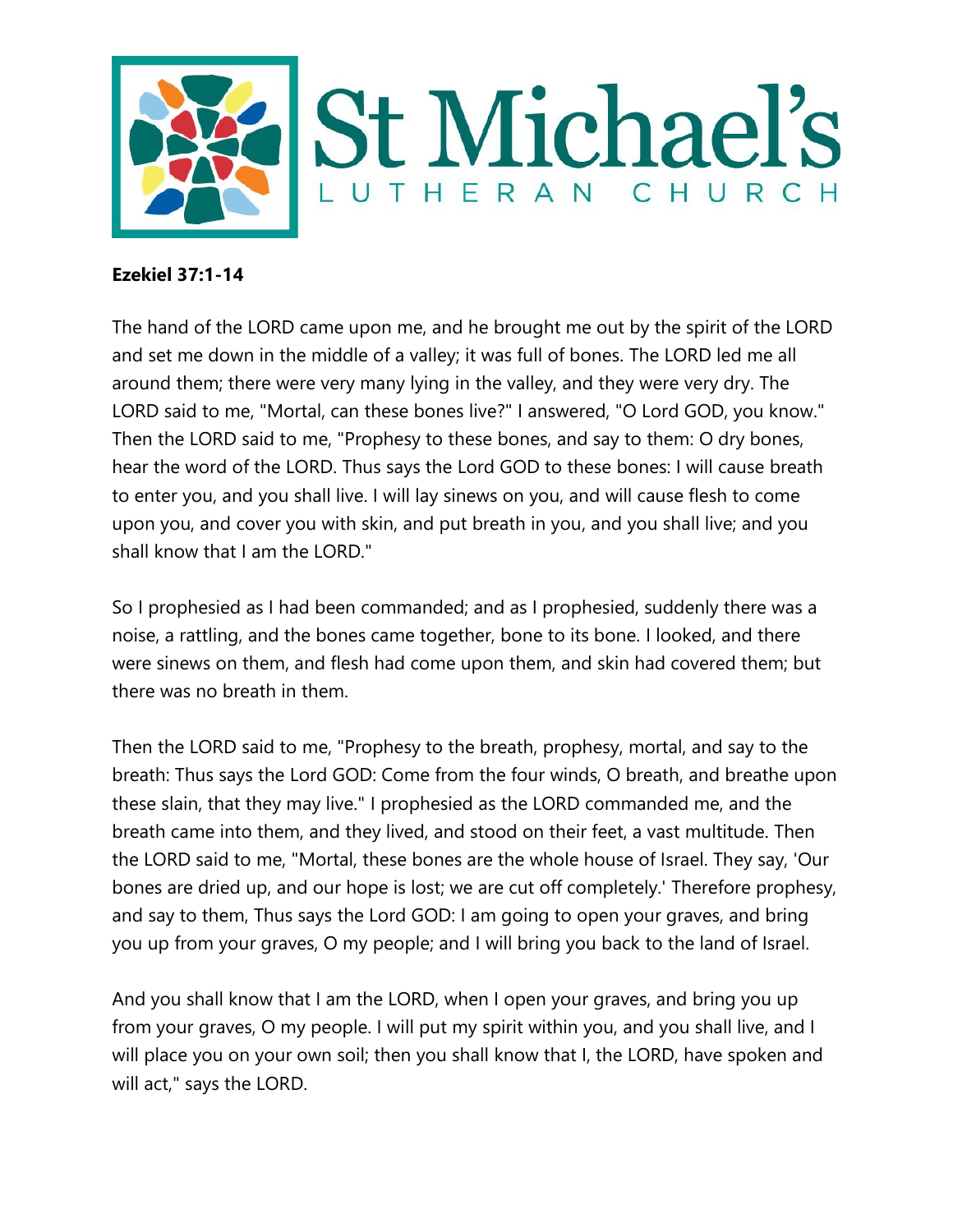

## **John 11:1-45**

Now a certain man was ill, Lazarus of Bethany, the village of Mary and her sister Martha. Mary was the one who anointed the Lord with perfume and wiped his feet with her hair; her brother Lazarus was ill. So the sisters sent a message to Jesus, "Lord, he whom you love is ill." But when Jesus heard it, he said, "This illness does not lead to death; rather it is for God's glory, so that the Son of God may be glorified through it." Accordingly, though Jesus loved Martha and her sister and Lazarus, after having heard that Lazarus was ill, he stayed two days longer in the place where he was. Then after this he said to the disciples, "Let us go to Judea again." The disciples said to him, "Rabbi, the Jews were just now trying to stone you, and are you going there again?" Jesus answered, "Are there not twelve hours of daylight? Those who walk during the day do not stumble, because they see the light of this world. But those who walk at night stumble, because the light is not in them." After saying this, he told them, "Our friend Lazarus has fallen asleep, but I am going there to awaken him." The disciples said to him, "Lord, if he has fallen asleep, he will be all right." Jesus, however, had been speaking about his death, but they thought that he was referring merely to sleep. Then Jesus told them plainly, "Lazarus is dead. For your sake I am glad I was not there, so that you may believe. But let us go to him."

Thomas, who was called the Twin, said to his fellow disciples, "Let us also go, that we may die with him." When Jesus arrived, he found that Lazarus had already been in the tomb four days. Now Bethany was near Jerusalem, some two miles away, and many of the Jews had come to Martha and Mary to console them about their brother. When Martha heard that Jesus was coming, she went and met him, while Mary stayed at home. Martha said to Jesus, "Lord, if you had been here, my brother would not have died. But even now I know that God will give you whatever you ask of him." Jesus said to her, "Your brother will rise again."

Martha said to him, "I know that he will rise again in the resurrection on the last day." Jesus said to her, "I am the resurrection and the life. Those who believe in me, even though they die, will live, and everyone who lives and believes in me will never die. Do